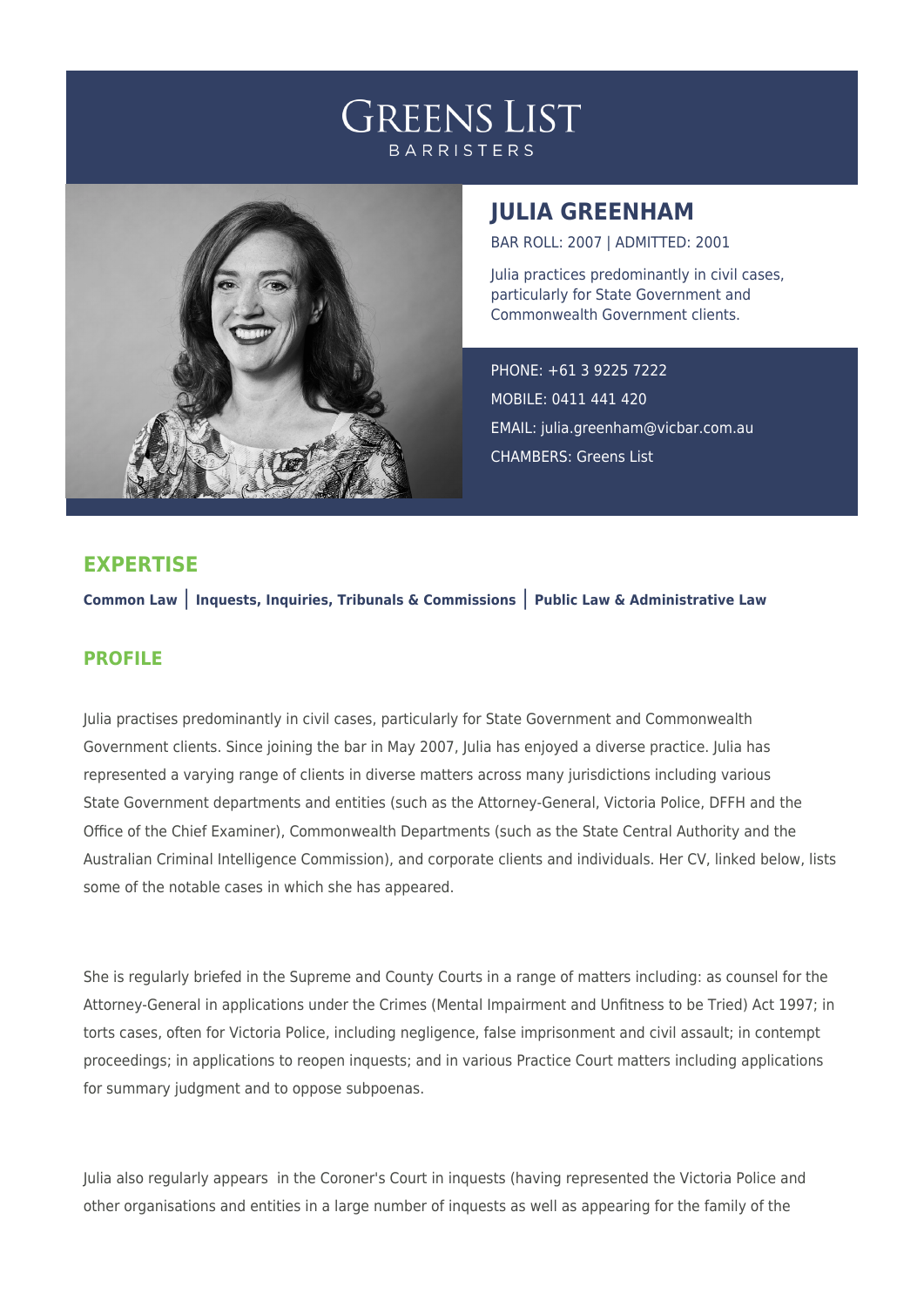deceased). Some of these inquests include most recently:

- the Michael Darmody inquest (inquest into death in custody, acting for a police nurse)
- the Darren Brandon inquest (inquest into death in custody, acting for a police doctor and two police nurses)
- the Inquest into the death of Noel Thomas, death in custody (acting for Forensicare)
- the Inquest into the death of CS before the NSW State Coroner (acting for the Emergency Services Telecommunications Authority)

She also has Royal Commission experience, having appeared recently for the Australian Criminal Intelligence Commission in the Royal Commission into the Management of Police Informants.

She has also appeared on a number of occasions as counsel assisting the Victims of Crimes Assistance Tribunal.

Julia regularly appears for the Commonwealth Central Authority (instructed by the Victorian Department of Families Fairness and Housing) in Hague Convention cases (international child abduction) in the Family Court. She has also appeared in these matters for the Independent Children's Lawyer.

She has appeared in various lists at VCAT including merits review matters and victims of crimes assistance matters.

Julia also has experience in the legal and technical aspects of disciplinary proceedings, having acted for the Victorian Surveyor's Board in a disciplinary hearing regarding unprofessional conduct of a land surveyor.

Julia has a first class honours degree in law from Sydney University and a degree in economics (social sciences). She won a number of awards at university including a scholarship to study law overseas and a law prize for international law and jurisprudence.

Julia had seven years' experience as a Solicitor before being admitted to the bar in May 2007, having worked in litigation at Allens Arthur Robinson (3 years) and at the Victorian Government Solicitor's Office (4 years). The litigation work she was primarily involved in included inquests, negligence and other torts cases such as assault, trespass, false imprisonment and malicious prosecutions.

Julia's interests outside of the law include art and acting. She has directed and acted in numerous plays and in a few tv shows and tv commercials. Julia has also exhibited and sold her oil and acrylic paintings. She also plays acoustic guitar.